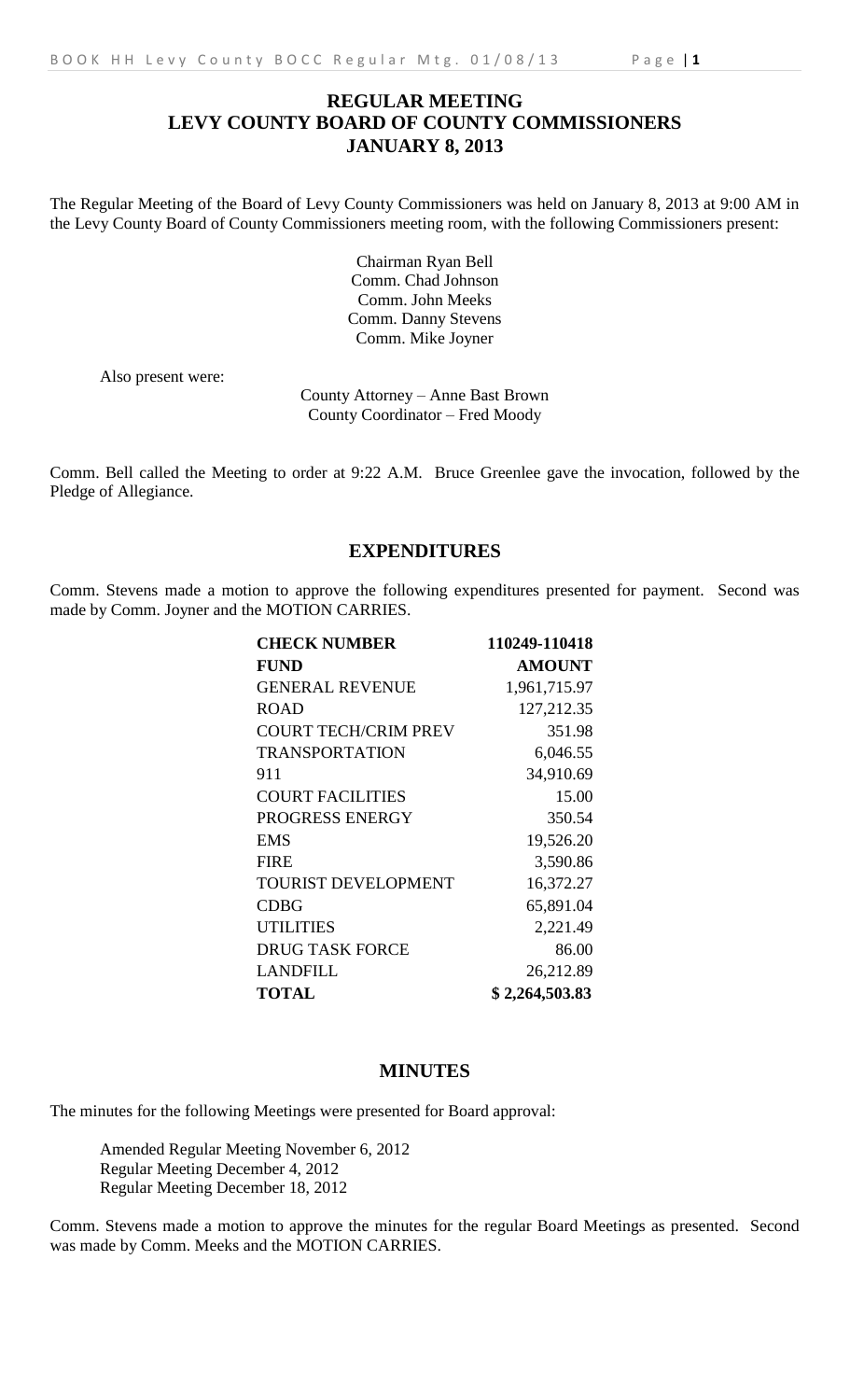## **PUBLIC HEARING – ZONING**

Rob Corbitt, Director

Petition No. PP2-12 Croft Land Surveying representing Michael and Suzanne Tobin, petitioning the Board for a Preliminary Plat of "Dragon's Lair" a residential subdivision located in Section 21, Township 12 S, Range 18 E, in Levy County. Said parcel contains 20.01 acres more or less and will consist of two 10 acre lots. The zoning designation is "A/RR" Agriculture/Rural Residential.

Grace Romero presented and requested Board approval of Petition No. PP2-12 on behalf of Rob Corbitt.

Comm. Bell opened the floor for public comment and asked if there was anyone in the audience wishing to speak for or against the Petition as presented. There were none.

Comm. Stevens made a motion to approve Petition No. PP2-12 as presented. Second was made by Comm. Meeks and the MOTION CARRIES.

### **JORDAN & ASSOCIATES**

Jeffrey Winter, Project Manager

Request a motion to proceed with the execution of a Letter of Mutual Agreement for Termination of Contract; a motion to waive the requirement for each contractor to satisfactorily complete one job through the CDBG housing before receiving any additional contracts; a motion to waive the requirement to award contracts for housing units with bids greater than fifteen percent (15%) above or below our Housing Rehabilitation Specialist's estimates; a motion to award contracts for Wilma Hammock LC-05 and Jack & Christine Mileski LC-07.

Mr. Winters requested Board approval to:

- 1. Proceed with the execution of a Letter of Mutual Agreement for Termination of Contract Documents by all involved parties to include Levy County, the recipients (LC-05: Hammock and LC-07: Mileski) and the contractor (Jeff White Construction, Inc.).
- 2. Acceptance of the recommendation by Jordan & Associates listed below as well as the authorization to proceed with scheduling a Pre-Construction Conference to execute contract documents.

| LC-05: Wilma Jean Hammock       | Donle Enterprises, Inc.         | \$24,400 |
|---------------------------------|---------------------------------|----------|
| LC-07: Jack & Christine Mileski | Gary Southard Construction, LLC | \$36,150 |

- 3. Waive the requirement for each contractor to satisfactorily complete one job through the CDBG housing programs before receiving any additional contracts described in Chapter VI, Section B of the County's adopted HAP due to the limited pool of qualified bidders.
- 4. Waive the requirement to award contracts for housing units with bids greater than fifteen percent (15%) above or below the Housing Rehabilitation Specialist's estimates described in Chapter VI, Section B of the County's adopted HAP, thereby exercising the County's right to award in the best interest of the County.

Comm. Stevens made a motion to approve items 1-4 as listed above. Second was made by Comm. Meeks and the MOTION CARRIES.

#### **DEPARTMENT REPORTS**

#### **CORRESPONDENCE**

Karen Blackburn

Presenting on behalf of Withlacoochee Regional Planning Council Chairman Dennis Damato and Executive Director Michael R. Moehlman, Certificates of Appreciation.

Mrs. Blackburn presented on behalf of the Withlacoochee Regional Planning Council, Chairman Dennis Damato and Executive Director Michael R. Moehlman, Certificates of Appreciation to Comm. Bell and Comm. Stevens.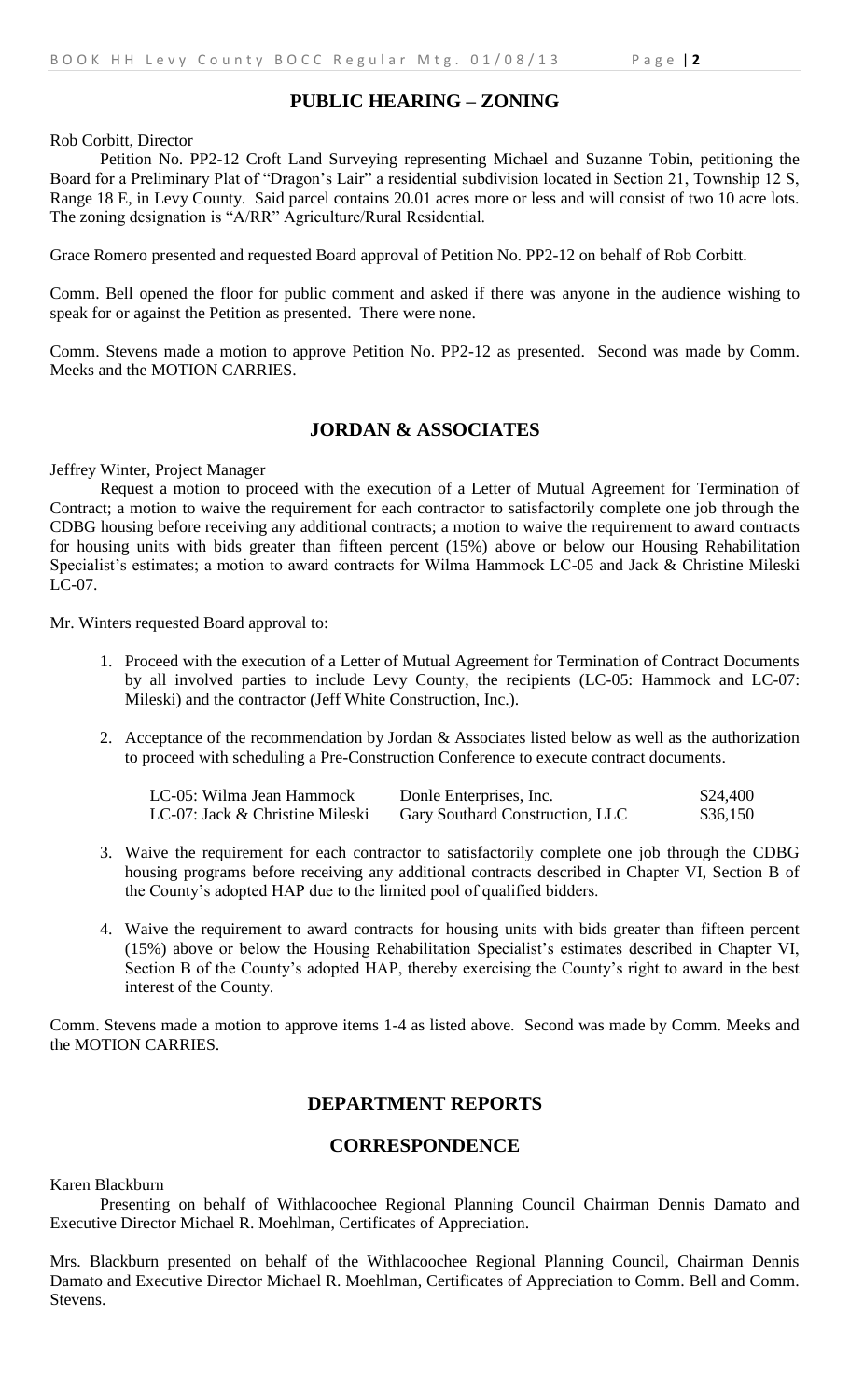### **PUBLIC SAFETY**

David Knowles, Director

Request Chair signature on the Physio Control Technical Service Support Agreement for the two (2) most recently purchased Lifepaks.

Mr. Knowles requested Board approval for the Chairman's signature on the Physio Control Technical Service Support Agreement for the two (2) most recently purchased Lifepaks. This Agreement covers repairs, battery replacement, and labor necessary to restore damaged or defective equipment.

Comm. Stevens made a motion to approve the Chairman's signature on the Physio Control Technical Service Support Agreement as requested. Second was made by Comm. Joyner and the MOTION CARRIES.

#### **ROAD DEPARTMENT**

Bruce Greenlee, Administrative Road Superintendent

A. Adoption of Resolution 2013-02 to schedule a Public Hearing on Tuesday, February 5, 2013 at 9:00 A.M. for the closure of a portion of the 50' right-of-way of NE  $17<sup>th</sup>$  Ave (A/K/A Pine Lane) as requested by the Petitioners, Gregory and Pamela Deist.

Mr. Greenlee requested Board approval of Resolution 2013-02 to schedule a Public Hearing on Tuesday, February 5, 2013 at 9:00 A.M. for the closure of a portion of the 50' right-of-way of NE 17<sup>th</sup> Ave (A/K/A Pine Lane) as requested by the Petitioners, Gregory and Pamela Deist.

Comm. Stevens made a motion to approve Resolution 2013-02 as requested. Second was made by Comm. Johnson and the MOTION CARRIES.

B. Notice of Compliance with Section 95.361 Florida Statutes regarding a public road, NW 80 Street (A/K/A LCR 425) prepared by Mills Engineering 12/12/12, approved by the Board of County Commissioners and certified by its Chair by his signature showing a dedicated and accepted public road.

Mr. Greenlee requested Board approval of the Notice of Compliance with Section 95.361, Florida Statues regarding a public road, NW  $80<sup>th</sup>$  Street (A/K/A LCR 425).

Comm. Johnson made a motion to approve the Notice of Compliance as requested. Second was made by Comm. Stevens and the MOTION CARRIES.

#### **SHIP**

Shenley Neely, Director

Request a motion to approve revised Annual Reports submitted to Florida Housing Finance Corporation; 2009/10 Close-out, 2010/11 Interim, 2011/12 Interim. – TABLED -

- A. Certification for Implementation of Regulatory Reform Activities. TABLED -
- B. Certification of Report Submission. TABLED -

## **LEVY COUNTY TRANSIT**

Connie Conley, General Manager

A. Request approval of Authorizing Resolution 2013-05, for the signing and submission of a grant application and supporting documents, for a grant for Operating Expenses under 40 U.S.C. Section 5310 to the Florida Department of Transportation, the acceptance of a grant award, the purchase of two vehicles and/or equipment and/or expenditure of grant funds pursuant to a grant award, and the performance of other functions and duties related to the grant application, acceptance and administration.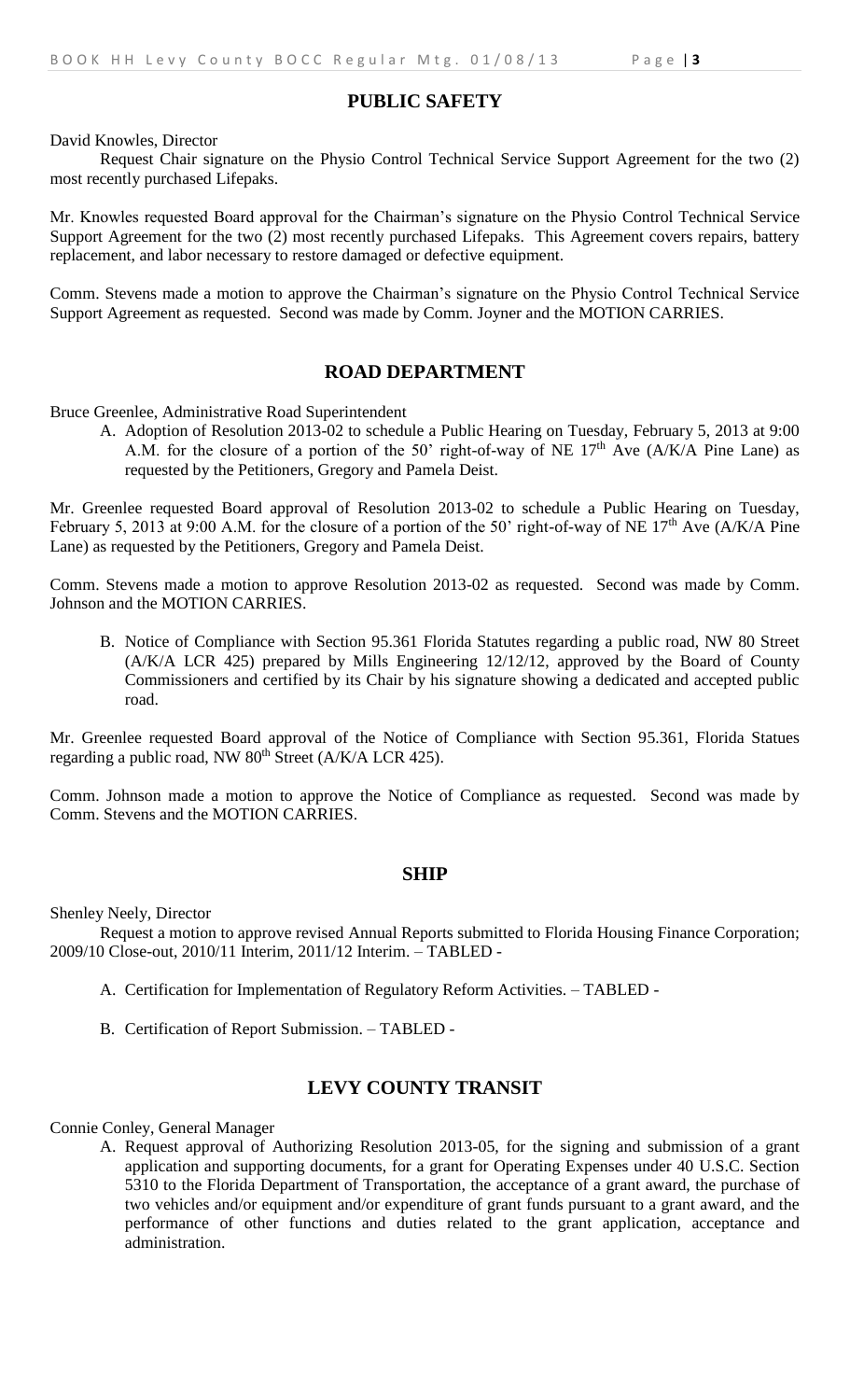- B. Request approval of Authorizing Resolution 2013-06, for the signing and submission of a grant application and supporting documents and assurances for Fiscal Year 2013 for a grant for Capital Expenses under 49 U.S.C. Section 5310 to the Florida Department of Transportation, the acceptance of a grant awarded, the purchase of vehicles and/or equipment and/or expenditure of grant funds pursuant to a grant award, and the performance of other functions and duties related to the grant application, acceptance, and administration.
- C. Request approval of Authorizing Resolution 2013-04, for the signing and submission of a grant application and supporting documents and assurances for Fiscal Year 2013 for a grant for Capital Expenses under 49 U.S.C. Section 5311 to the Florida Department of Transportation, the acceptance of a grant awarded, the purchase of vehicles and/or equipment and/or expenditure of grant funds pursuant to a grant award, and the performance of other functions and duties related to the grant application, acceptance, and administration.

Ms. Conley requested Board approval of the following:

Resolution 2013-05 for the signing and submission of a grant application for Operating Expenses under Section 5310 to the Florida Department of Transportation. This is a 50/50 Grant and the amount applied for is \$160,000.

Resolution 2013-06 for the signing and submission of a grant application for Capital Expenses under Section 5310 to the Florida Department of Transportation. This is an 80/10/10 Grant and the amount applied for is \$149,805.

Resolution 2013-04 for the signing and submission of a grant application for Capital Expenses under Section 5311 to the Florida Department of Transportation. This is a 50/50 Grant and the amount applied for is \$650,000.

Comm. Johnson made a motion to approve Resolutions 2013-05, 2013-06 and 2013-04 as presented. Second was made by Comm. Meeks and the MOTION CARRIES.

## **COMMISSIONERS' REPORTS**

Comm. Johnson reported on the Legislative FLOW meeting held on the  $7<sup>th</sup>$ . There will be a FLOW meeting coming up on the 14<sup>th</sup>. A copy will be in the Board office concerning the scope, priorities and objectives if anyone has questions.

Comm. Joyner asked Mr. Greenlee about the first road on the paving list, NW 170<sup>th</sup> Street.

Mr. Greenlee stated there were some issues which would need to be resolved before paving could begin. The next road on the list, which is in Ocala Highlands West, is ready to start paving. Equipment will be sent to begin paving on this road first and NW 170<sup>th</sup> Street will be done second.

Comm. Stevens requested Sheriff Bobby McCallum make introductions of staff in attendance with him. Sheriff McCallum introduced his Under-Sheriff and Legal Advisor, Brett Beauchamp and stated with the elimination of the position of Major, Mike Sheffield has now been promoted to Colonel.

Comm. Meeks reported he will be attending a new commissioner's workshop tomorrow in Gainesville. Comm. Meeks also reported former Commissioner Donald Holmes had passed away and services will be at the First Baptist Church in Bronson on Wednesday.

Comm. Bell introduced Bill Williams who spoke regarding the RESTORE Act.

A. Assignment of Commissioners to Boards, Councils and Departments liaisons.

Comm. Bell asked if each Commissioner could identify which Departments they would like to serve as liaisons. Listed below are the Commissioners and the Departments chosen:

Comm. Bell Courthouse Space Library Finance/Insurance Legal HR Emergency Management